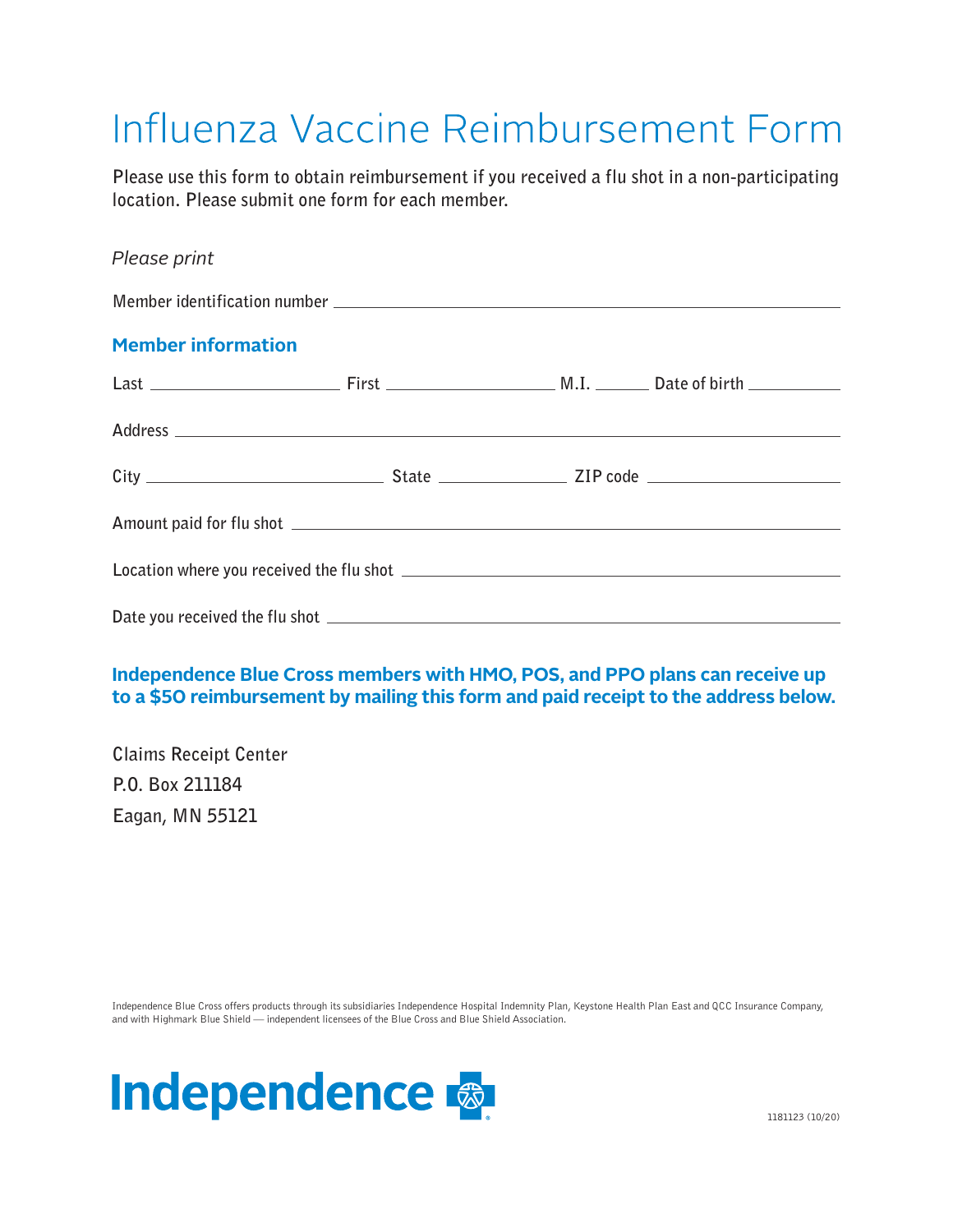#### **Language Assistance Services**

**Spanish:** ATENCIÓN: Si habla español, cuenta con servicios de asistencia en idiomas disponibles de forma gratuita para usted. Llame al 1-800-275-2583 (TTY: 711).

**Chinese:** 注意:如果您讲中文,您可以得到免费的语言 协助服务。致电 1-800-275-2583。

**Korean:** 안내사항: 한국어를 사용하시는 경우, 언어 de forma gratuita para usted. Llame al 지원 서비스를 무료로 이용하실 수 있습니다. 1-800-275-2583 (TTY: 711). 1-800-275-2583 번으로 전화하십시오. C<sub>HI</sub>NES, 2019 01:00 PM 2, 2019 01:00 PM 2, 2019 01:00 PM 2, 2019 01:00 PM 2, 2019 01:00 PM 2, 2019 01:00 PM 2, 20<br>- 2019 01:00 PM 2, 2019 01:00 PM 2, 2019 01:00 PM 2, 2019 01:00 PM 2, 2019 01:00 PM 2, 2019 01:00 PM 2, 20

Portuguese: ATENÇÃO: se você fala português, encontram-se disponíveis serviços gratuitos de assistência ao idioma. Ligue para 1-800-275-2583.

**Gujarati: �ચના ૂ** : **જો તમે�જરાતી ુ બોલતા હો**, **તો િન**:**���ુ** 1-800-275-2583 번으로 전화하십시오.

**ભાષા સહાય સેવાઓ તમારા માટ���લ�� છે**. **Portuguese:** ATENÇÃO: se você fala português,

1-800-275-2583 કોલ કરો.

**Vietnamese:** LƯU Ý: Nếu bạn nói tiếng Việt, chúng tôi  $\frac{\partial}{\partial \theta}$  cung cấp dịch vụ hỗ trợ ngôn ngữ miễn phí cho **nhà đ**ơn thị trong phác trong th bạn. Hãy gọi 1-800-275-2583. **ભાષા સહાય સેવાઓ તમારા માટ���લ�� છે**.

**Russian:** ВНИМАНИЕ: Если вы говорите по-русски, то можете бесплатно воспользоваться услугами перевода. Тел.: 1-800-275-2583.

**Polish** UWAGA: Jeżeli mówisz po polsku, możesz skorzystać z bezpłatnej pomocy językowej. Zadzwoń pod numer 1-800-275-2583.

**Italian:** ATTENZIONE: Se lei parla italiano, sono disponibili servizi di assistenza linguistica gratuiti. Chiamare il numero 1-800-275-2583.

#### **Arabic:**

ملحوظة: إذا كنت تتحدث اللغة العربية، فإن خدمات المساعدة اللغوية متاحة لك بالمجان. اتصل برقم 2583-275-800-1. disponibili servizi di assistenza linguistica gratuiti.

French Creole: ATANSYON: Si w pale Kreyòl Ayisyen, gen sèvis èd pou lang ki disponib gratis pou ou. Rele 1-800-275-2583. **Arabic:** 

**Tagalog:** PAUNAWA: Kung nagsasalita ka ng Tagalog, magagamit mo ang mga serbisyo na tulong sa wika nang walang bayad. Tumawag sa 1-800-275-2583.

**French:** ATTENTION: Si vous parlez français, des services d'aide linguistique-vous sont proposés<br>arctuitement, Annelez le 1,800,375,3583. gratuitement. Appelez le 1-800-275-2583.

ro-zood.<br>**Pennsylvania Dutch:** BASS UFF: Wann du r ennsylvania Duich. BASS OFT: wann du<br>Pennsylvania Deitsch schwetzscht, kannscht du Hilf griege in dei eegni Schprooch unni as es dich ennich eppes koschte zellt. Ruf die Nummer 1-800-275-2583.

**Hindi: ध्यान दें: यदि आप हिंदी बोलते हैं तो आपके लिए** मुफ्त में भाषा सहायता सेवाएं उपलब्ध हैं। कॉल करें 1-800-275-2583।  $1 - 800 - 2$  $P$ ennsylvania Deitsche schwedzen schwedzen schwedzen schwedzen schwedzen schwedzen schwedzen schwedzen schwedzen schwedzen schwedzen schwedzen schwedzen schwedzen schwedzen schwedzen schwedzen schwedzen schwedzen schwedz

**German:** ACHTUNG: Wenn Sie Deutsch sprechen, können Sie kostenlos sprachliche Unterstützung anfordern. Wählen Sie 1-800-275-2583.

> **Japanese:** 備考 : 母国語が日本語の方は、言語アシス タンスサービス(無料)をご利用いただけます。 1-800-275-2583へお電話ください。  $k = 1$ e kostenlos sprachliche Unterstützung sprachliche Unterstützung unterstützung unterstützung unterstützung unterstützung unterstützung unterstützung unterstützung unterstützung unterstützung unterstützung unterstützu

#### **Persian (Farsi):**

توجه: اگر فارسی صحبت می کنيد، خدمات ترجمه به صورت ر ايگان بر اي شما فراهم مي باشد. با شماره 2583-275-2600-1<br>75-2583. تماس بگيريد.

Navajo: Díí baa akó nínízin: Díí saad bee yáníłti'go **BEAT THE 1819 HOLD IN DINGLE 1818 SEARCH STATES SEARCH SEARCH SEARCH SEARCH SEARCH SEARCH SEARCH SEARCH SEARCH S**<br>Diné Bizaad, saad bee áká'ánída'áwo'déé', t'áá jiik'eh. Hódíilnih koji' 1-800-275-2583. Diné Bizaad, saad bee áká'ánída'áwo'déé', t'áá jiik'eh.  $83.$ 

#### **Urdu:**

توجہ درکارہے: اگر آپ اردو زبان بولتے ہيں، تو آپ کے لئے مفت ميں زبان معاون خدمات دستياب ہيں۔ کال کريں .1-800-275-2583 skorzystać z bezpłatnej pomocy językowej. Zadzwoń **Navajo:** D77 baa ak0 n7n7zin: D77 saad bee y1n7[ti'go Diné Bizaad, saad bee 1k1'1n7da'1wo'd66', t'11 jiik'eh. H0d77lnih koj8' 1-800-275-2583.

**Mon-Khmer, Cambodian:** សូមមេត្តាចាប់អារម្មណ៍៖<br>៉ា ប្រសិនបើអ្នកនិយាយភាសាមន-ខ្មែរ ឬភាសាខ្មែរ នោះ ជំនួយផ្នែកភាសានឹងមានផ្តល់ជូនដល់លោកអ្នកដោយឥត គិតថ្លៃ។ ទូរសព្ទទៅលេខ 1-800-275-2583។